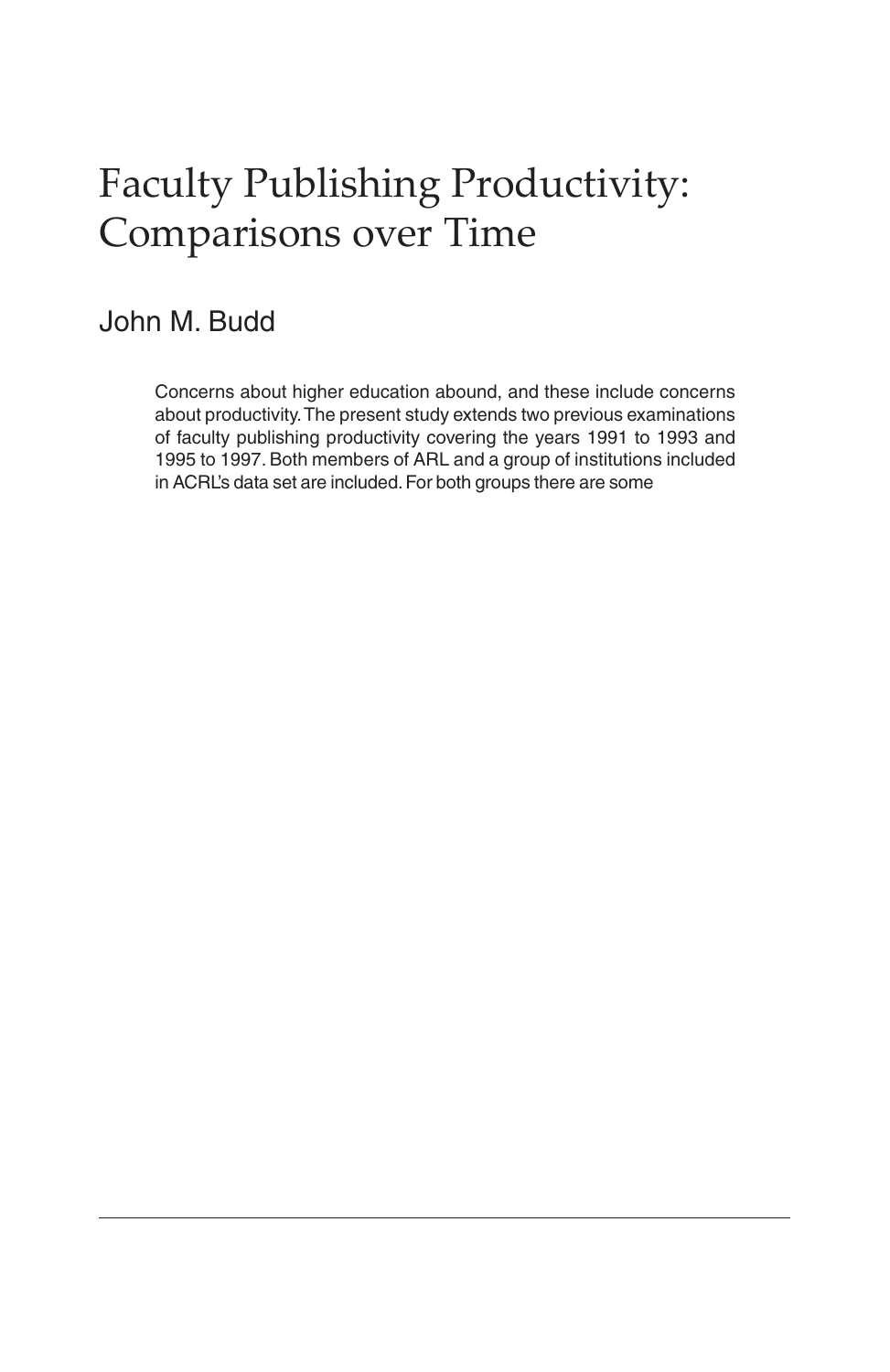toral programs' faculties are responsible for 43 percent of the journal articles published in the field. Further, the rank- ings of the programs correlated highly with publishing productivity.<sup>1</sup> Robert K. Toutkoushian and others conducted an examination of faculty publications (total and per capita). They ranked the universities by the two measures and then compared those rankings to overall National Research Council and *US News & World Report* rankings. The authors concluded that: "Given the increasing emphasis on performance indicators, the measure of the ratio of publications to full-time faculty member can fill an important gap in how institutions are evaluated and compared."<sup>2</sup>

 The nature of rankings and the em- phasis on research and publication at some universities can be the subject of inquiry and commentary, but they are The principal purpose of this examina- on two previously conducted studies and provides some comparison over time. The the publishing output of faculty affiliated search Libraries and with the data set pro- Research Libraries? and (2) What changes in publishing patterns have occurred over not the focus of the present examination. tion can be simply stated. It follows up two central questions asked here mirror those of the previous works: (1) What is with members of the Association of Revided by the Association of College and the years of the three studies?

# **The Study**

 lishing activity at Association of Research Libraries (ARL) institutions from 1991 through 1993.<sup>3</sup> It used as data sources the Science Citation Index, the Social Humanities Citation Index. The second added institutions included in Asso-This work builds on two previous studies by John M. Budd. The first of the two published works examined faculty pub-Sciences Citation Index, and the Arts & study also used the citation indexes and ciation of College and Research Libraries (ACRL) data reports. The time period for

 the first to the second time period. For ond study warned that: "As principals involved in the production of publica- shape scholarly communication."5 To date, faculty have had little influence over the rewards structure and have reacted to tion rates.Also, technological applications but not to affect fundamental communicathe later study was 1995 through 1997.<sup>4</sup> By way of brief summary, it can be said that all publishing trends increased from both the ARL and the ACRL populations, the mean institutional and the mean per capita publications rose from 1991–1993 to 1995–1997. The conclusion of the sections, the faculty should be involved in the decision-making processes that will university policies by increasing publicahave served to alter access mechanisms, tion practices, especially publication.

 The principal reason for investigating the matter of faculty publishing once studies, the citation indexes, available publication data for this investigation. As tion is 2002 though 2004. The coverage of Web of Science is not exhaustive; it and humanities. This is actually a fraction limitation, a subset of potential publishing The present study extends the previous two to the period 2002 through 2004. again is to enable comparisons with the past. As is the case with the two previous online as Web of Science, is the source of is stated above, the time period in quesincludes many titles (nearly 9,000) in the sciences, the social sciences, and the arts of the journals published; because of this venues is included here. Web of Science covers journal literatures, so publication of book or book chapters is not included. The resource does cover many types of serial publication, but, as in the previous studies, only the publications designated as "articles" are counted. Book reviews, editorials, and so on are excluded.

 Web of Science enables searching by organization, so each university can be searched individually. In the cases of multicampus systems, such as the University of Texas or the University of Wisconsin, specific cities also can be searched. Thus,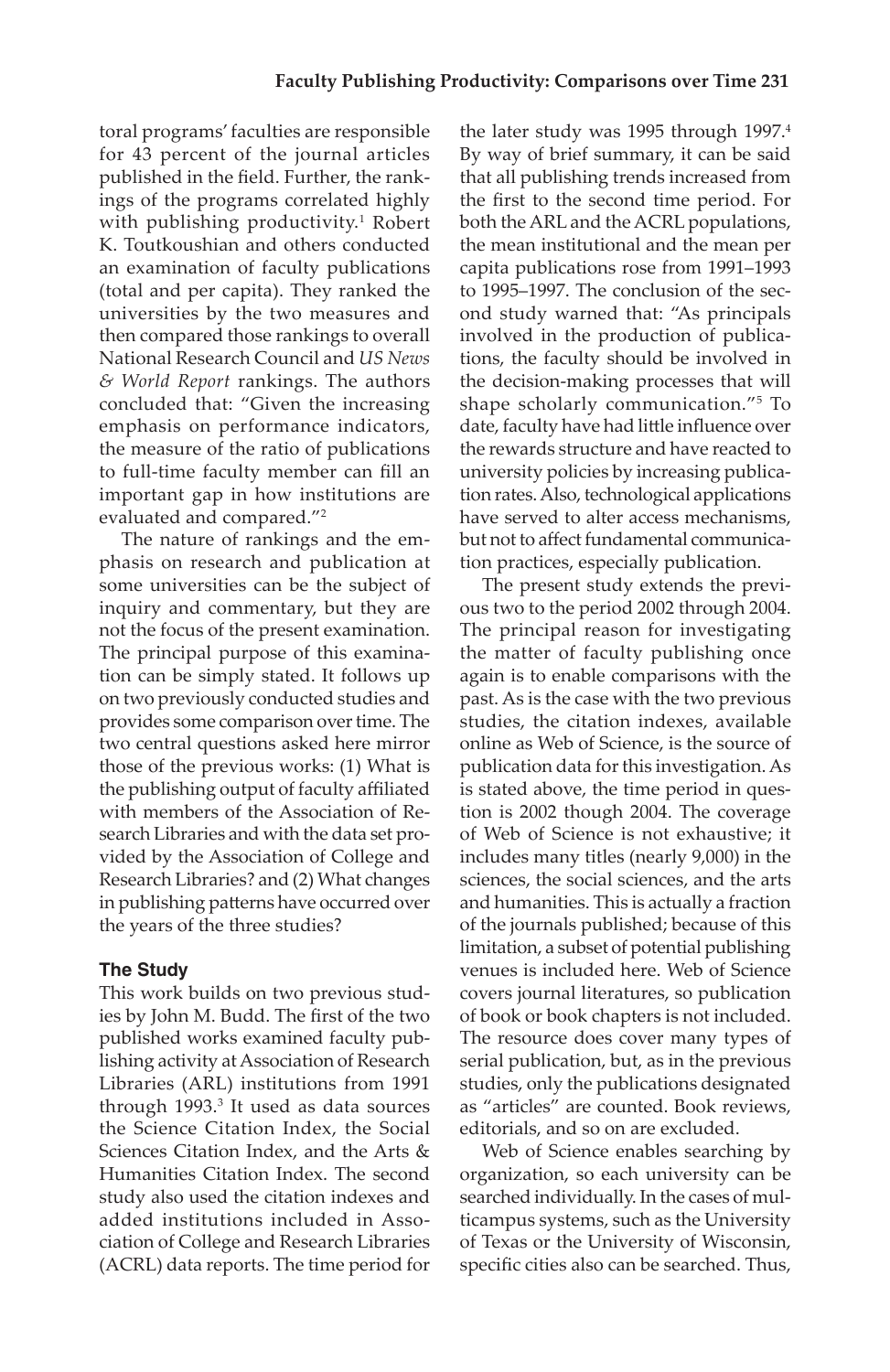Austin or the University of Wisconsin, Madison, can be obtained. Another caveat from the previous studies bears repeating To be specific, in some cases a medical school faculty are counted. If, on the its publications are not counted. The institutions can be combined with cities so that the publications emanating specifically from the University of Texas at here. The scope of a university's activities may vary from institution to institution. school is attached to a university's main campus, so the publications by medical other hand, a medical school is located in a different city from the main campus, numbers, then, contain some discrepancies, but adhering to this means of data gathering more readily enables comparison over time.

### **Findings: ARL Institutions**

 In the two previous studies, the mean and 5,493.5, respectively. Given the numbers of journals being produced other perspective on the magnitude of publishing activity, the total number of articles by faculty at the ARL member universities during the three years is more than 550,000. Comparison of the top twenty institutions for all three periods is publications per institution were 4,595.8 and the continuing pressures on faculty to publish, it may be expected (all other things being equal) that the institutional mean would rise and, in fact, it has. For the 2002–2004 period, the mean number of publications per institution is 6,078.2. The range is 776 to 23,728. To offer anpresented in table 1.

| <b>TABLE 1</b><br>Top Twenty ARL Institutions Compared: Total Number of Publications |        |                    |                   |                          |        |  |
|--------------------------------------------------------------------------------------|--------|--------------------|-------------------|--------------------------|--------|--|
| 1991-1993                                                                            |        | 1995-1997          |                   | 2002-2004                |        |  |
| Harvard                                                                              | 16,945 | Harvard            | 21,913<br>Harvard |                          | 23,728 |  |
| <b>UCLA</b>                                                                          | 12,566 | <b>UCLA</b>        | 13,620            | <b>UCLA</b>              | 15,083 |  |
| <b>MIT</b>                                                                           | 11,788 | Michigan           | 13,006            | Washington               | 14,335 |  |
| Michigan                                                                             | 10,097 | <b>UC</b> Berkeley | 12,237            | Michigan                 | 13,857 |  |
| Washington                                                                           | 10,645 | Washington         | 12,117            | Johns Hopkins            | 13,760 |  |
| Cornell                                                                              | 10,518 | Minnesota          | 11,369            | <b>UC</b> Berkeley       | 13,055 |  |
| <b>UC</b> Berkeley                                                                   | 10,378 | Stanford*          | 11,169            | UC San Diego             | 12,947 |  |
| Minnesota                                                                            | 10,304 | Wisconsin          | 10,952            | Pennsylvania             | 12,274 |  |
| Stanford*                                                                            | 9,723  | Cornell            | 10,918            | Wisconsin                | 11,427 |  |
| Wisconsin                                                                            | 9,663  | Johns Hopkins      | 10,576            | Columbia                 | 10,990 |  |
| Johns Hopkins                                                                        | 9,636  | Pennsylvania       | 10,247            | Cornell                  | 10,795 |  |
| Pennsylvania                                                                         | 8,636  | UC San Diego       | 10,059            | <b>MIT</b>               | 10,083 |  |
| Illinois                                                                             | 7,884  | Pittsburgh         | 9,148             | Penn State               | 10,018 |  |
| Columbia                                                                             | 7,824  | Yale               | 8,938             | 9,589<br>Ohio State      |        |  |
| Yale                                                                                 | 7,779  | Columbia           | 8,886             | Florida                  | 9,577  |  |
| UC San Diego                                                                         | 7,732  | <b>MIT</b>         | 8,732             | Minnesota                | 9,479  |  |
| <b>UC</b> Davis                                                                      | 7,621  | Ohio State         | 8,552             | Yale                     | 9,377  |  |
| Ohio State                                                                           | 7,155  | Penn State         | 8,543             | Pittsburgh               | 9,343  |  |
| Pittsburgh                                                                           | 7,155  | Illinois           | 8,400             | 8,952<br>Duke            |        |  |
| Penn State                                                                           | 6,925  | <b>UC</b> Davis    | 8,380             | 8,945<br><b>UC</b> Davis |        |  |
| *Stanford withdrew from ARL between the second and third studies.                    |        |                    |                   |                          |        |  |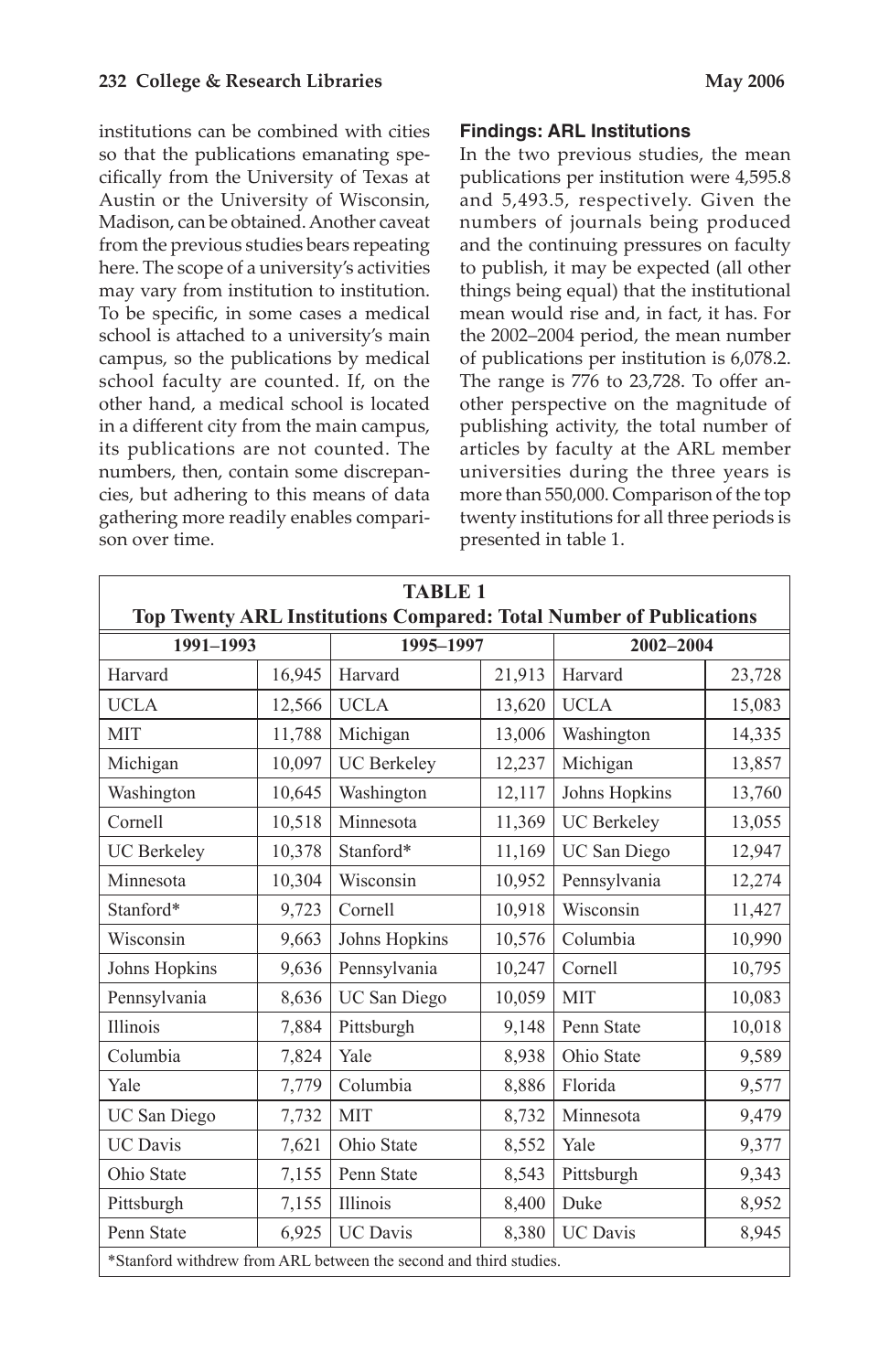|                                                               |       | <b>TABLE 2</b>                                                    |       |                            |       |  |
|---------------------------------------------------------------|-------|-------------------------------------------------------------------|-------|----------------------------|-------|--|
| Top Twenty ARL Institutions Compared: Per Capita Publications |       |                                                                   |       |                            |       |  |
| 1991-1993                                                     |       | 1995-1997                                                         |       | 2002-2004                  |       |  |
| Johns Hopkins                                                 | 12.71 | Harvard                                                           | 12.94 | Harvard                    | 11.88 |  |
| Harvard                                                       | 11.46 | Johns Hopkins                                                     | 12.03 | Johns Hopkins              | 11.46 |  |
| <b>MIT</b>                                                    | 11.26 | Wash. U. (MO)                                                     | 11.14 | Duke                       | 9.86  |  |
| Wash. U. (MO)                                                 | 10.24 | <b>MIT</b>                                                        | 10.39 | Wash. U. (MO)              | 9.72  |  |
| <b>UCLA</b>                                                   | 7.51  | Duke                                                              | 10.32 | <b>UC</b> Berkeley<br>9.41 |       |  |
| UC San Diego                                                  | 7.34  | <b>UC</b> Berkeley                                                | 9.87  | UC San Diego<br>8.64       |       |  |
| <b>UC</b> Berkeley                                            | 7.06  | Rochester                                                         | 9.85  | Pennsylvania               | 8.60  |  |
| Stanford*                                                     | 6.92  | UC San Diego                                                      | 9.38  | Case Western               | 8.36  |  |
| Minnesota                                                     | 6.90  | <b>UCLA</b>                                                       | 7.93  | <b>UCLA</b>                | 8.06  |  |
| Cornell                                                       | 6.81  | Stanford*                                                         | 7.79  | Columbia                   | 7.47  |  |
| <b>Brown</b>                                                  | 5.79  | Minnesota                                                         | 7.58  | UC Santa Barbara           | 7.35  |  |
| Princeton                                                     | 5.46  | Cornell                                                           | 7.36  | Princeton                  | 6.81  |  |
| Chicago                                                       | 5.16  | <b>Brown</b>                                                      | 7.12  | <b>Brown</b>               | 6.61  |  |
| So. California                                                | 5.04  | Emory                                                             | 7.10  | Cornell                    | 6.57  |  |
| <b>UC</b> Davis                                               | 4.96  | <b>UC</b> Davis                                                   | 6.49  | Minnesota                  | 6.08  |  |
| Virginia                                                      | 4.82  | Princeton                                                         | 6.20  | Yale                       | 5.89  |  |
| Utah                                                          | 4.79  | Iowa                                                              | 6.04  | Georgia Tech               | 5.81  |  |
| Michigan                                                      | 4.64  | Pittsburgh                                                        | 5.88  | <b>UC</b> Irvine           | 5.69  |  |
| Maryland                                                      | 4.61  | Chicago                                                           | 5.83  | Iowa                       | 5.67  |  |
| Pennsylvania                                                  | 4.61  | <b>UC</b> Riverside                                               | 5.72  | Wisconsin<br>5.55          |       |  |
|                                                               |       | *Stanford withdrew from ARL between the second and third studies. |       |                            |       |  |

 It should be noted that Stanford's ab- sence from the present study is a result of the university's decision to withdraw from ARL. It also bears repeating that the inclu- sion of only the publications produced by faculty at a university's main campus has an impact on rankings. For example, if the University of Texas medical school at Galveston were included, the University of Texas at Austin would rank eighteenth for 2002–2004 (the base number of 7,027 plus 2,410 for the medical school). Other institutions also would be affected; Loui- siana State University's total would rise from 4,006 to 5,245 if the New Orleans medical school were counted. It also is apparent from the table that some insti- tutions moved (upward or downward) over time. The University of California,  San Diego, not only increased its number of publications, but its ranking improved with each time period. The University of Illinois, on the other hand, saw its ranking fall to the point where it no longer ranked in the top twenty by the third study.

 In addition to total numbers of publica- tions, the mean per capita publications by 1993 period, the per capita mean was 3.56; 2002–2004, the per capita mean is 4.24, time period. The range is 0.71 to 11.88. The top twenty institutions over the three periods is presented in table 2 (again, with institution can be calculated. The source for faculty numbers for each university is ARL's interactive statistics.<sup>6</sup> For the 1991that mean rose to 4.20 in 1995–1997. For only a slight increase over the previous Stanford absent for 2002–2004).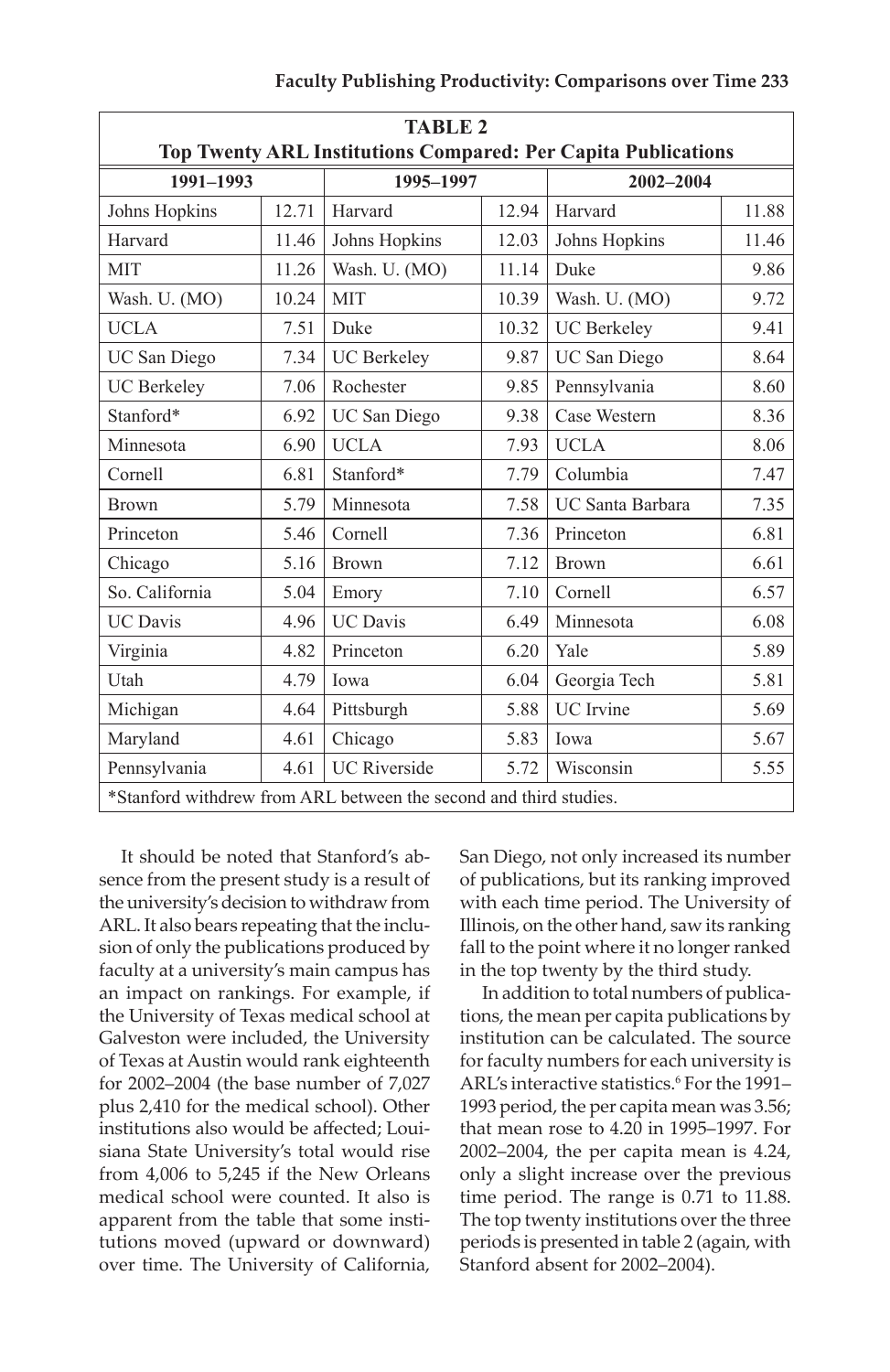As mentioned above, recent years have seen some changes in the composition of university faculty. The impact of the number of faculty to ARL. An accurate capita figures. The impact of changing shift is not possible to determine, but the reported numbers of institutional faculty reported by ARL may include both tenured/tenure-track *and* non-tenure-track faculty. To use one institutional example again, it is apparent that the University of Missouri-Columbia reported the total count of faculty could influence the per proportions of tenure-track versus nontenure-track is discussed below.

 In Budd's second study, a couple of hy- 1995–1997 time periods. These hypotheses also can be tested with the 1995–1997 and potheses were tested, based on comparisons of the data from the 1991–1993 and 2002–2004 sets of data. The hypotheses, stated as null, are:

 cant difference between the mean numbers of publications per institu- $H<sub>1</sub>$  There is no statistically signifition for the two time periods.

 cant difference between the mean H<sub>2</sub> There is no statistically signifiper capita numbers of publications for the two time periods.

 a true null hypothesis) used is 0.05. To (a test of differences between means) Also as in the previous work, the type I error level (the probability of rejecting test the two hypotheses, the paired t-test

 publications per institution and mean per capita publications, the calculated null hypothesis can be rejected; there is employed. In the cases of both mean probability is greater than 0.05. Neither are no statistically significant differences between the two periods.

 Some library- and institution-based data also can be compared to the publica- tion data. In other words, some additional tions and such measures as volumes held measures were analyzed in the second indications of connection. Rank-order tions and per capita publications and above. The correlations do not indicate any causal relationships, but the con- measures may provide some indicators of examination can indicate whether there are strong correlations between publicaby the libraries, total materials expenditures by libraries, and PhDs awarded by the universities. The first and third of the study by Budd; the second is added here to determine if there are any additional correlation is used here to compare the rankings of universities by total publicathe ranking by the three measures stated nections between publications and other linkages. The correlations are presented in table 3 (along with the correlations for volumes held and for PhDs awarded for the previous two time periods).

 As is evident from the table, where comparison is possible over time, the cor- relation coefficients are generally slightly total volumes held by the library indicates higher. Focusing on the per capita measures, the comparison between these and

| <b>TABLE 3</b><br>Rank-Order Correlations (ARL Institutions): Comparisons over Time |     |     |     |  |  |  |
|-------------------------------------------------------------------------------------|-----|-----|-----|--|--|--|
| $2002 - 2004$<br>1991-1993<br>1995-1997                                             |     |     |     |  |  |  |
| Total publications by volumes in library                                            | .69 | .70 | .72 |  |  |  |
| Per capita publications by volumes in library                                       | .42 | .40 | .46 |  |  |  |
| Total publications by PhDs awarded                                                  | .79 | .83 | .83 |  |  |  |
| Per capita publications by PhDs awarded                                             | .48 | .45 | .45 |  |  |  |
| Total publications by materials expenditures                                        |     |     | .74 |  |  |  |
| Per capita publications by materials expenditures                                   |     |     | .65 |  |  |  |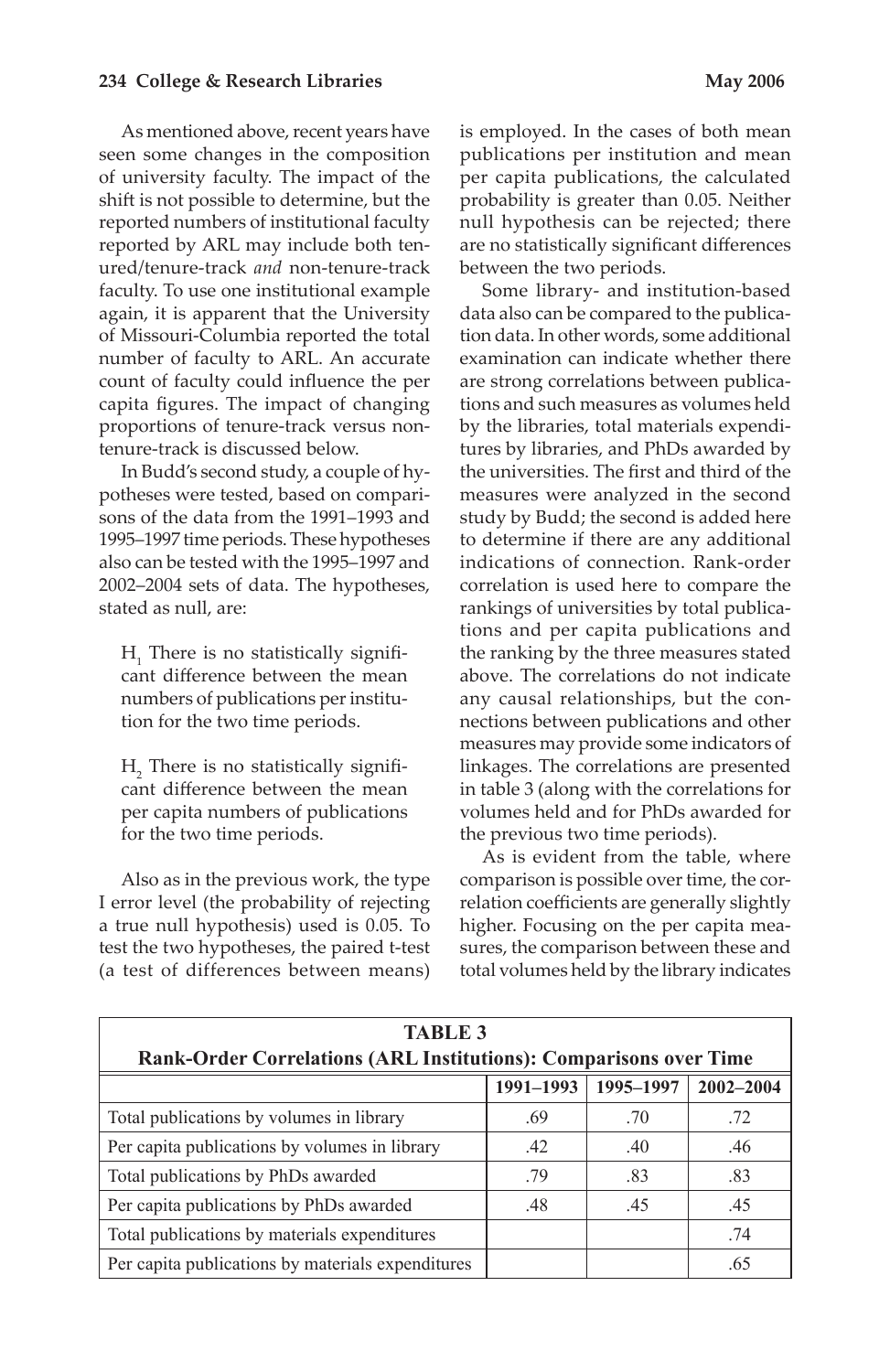| <b>TABLE 4</b><br>Top Twenty ACRL Institutions Compared: Total Number of Publications |       |                      |       |                        |       |  |
|---------------------------------------------------------------------------------------|-------|----------------------|-------|------------------------|-------|--|
| 1991-1993                                                                             |       | 1995-1997            |       | 2002-2004              |       |  |
| Tufts                                                                                 | 2,883 | Tufts                | 3,811 | Alabama, Birm.         |       |  |
| <b>VCU</b>                                                                            | 2,521 | <b>VCU</b>           | 2,816 | Tufts                  | 3,864 |  |
| Carnegie Mellon                                                                       | 2,372 | Carnegie Mellon      | 2,744 | Carnegie Mellon        | 3,552 |  |
| South Florida                                                                         | 2,359 | South Florida        | 2,679 | <b>Wake Forest</b>     | 2,842 |  |
| Kansas State                                                                          | 2,006 | <b>Kansas State</b>  | 2,313 | <b>UC Santa Cruz</b>   | 2,818 |  |
| Vermont                                                                               | 1,702 | West Virginia        | 1,965 | <b>VCU</b>             | 2,779 |  |
| Louisville                                                                            | 1,557 | Vermont              | 1,851 | South Florida          | 2,769 |  |
| West Virginia                                                                         | 1,515 | St. Louis U.         | 1,846 | Kansas State           | 2,548 |  |
| St. Louis U.                                                                          | 1,485 | <b>UC Santa Cruz</b> | 1,832 | Louisville             | 2,327 |  |
| <b>UC Santa Cruz</b>                                                                  | 1,447 | Louisville           | 1,663 | Clemson                | 2,010 |  |
| Clemson                                                                               | 1,358 | Clemson              | 1,528 | Northeastern           | 2,000 |  |
| UW, Milwaukee                                                                         | 1,296 | Northeastern         | 1,528 | St. Louis U.           | 1,988 |  |
| Northeastern                                                                          | 1,259 | UW, Milwaukee        | 1,515 | Vermont                | 1,902 |  |
| Rhode Island                                                                          | 1,255 | Rhode Island         | 1,399 | West Virginia          | 1,862 |  |
| Baylor                                                                                | 1,224 | <b>Utah State</b>    | 1,363 | Drexel                 | 1,598 |  |
| <b>Utah State</b>                                                                     | 1,147 | Nevada-Reno          | 1,347 | Central Florida        | 1,531 |  |
| Arkansas                                                                              | 1,057 | Arkansas             | 1,233 | Arkansas               | 1,506 |  |
| Nevada-Reno                                                                           | 1,024 | North Texas          | 1,148 | Nevada-Reno<br>1,470   |       |  |
| Wyoming                                                                               | 1,017 | Lehigh               | 1,139 | Georgia State          | 1,451 |  |
| Akron                                                                                 | 1,014 | New Mexico St.       | 1,102 | UW, Milwaukee<br>1,380 |       |  |

 coefficient for 1991–1993 is .42; the one publications and PhDs awarded: .79 to a mixed, but overall upward, trend. The for 1995–1997 is .40; the coefficient for the last time period is .46. The trend for per capita publications compared with PhDs awarded is similarly flat: .48 to .45 to .45. When comparing total publications and total volumes held by the library, the coefficient rises over the three time periods from .69 to .70 to .72. A similar trend occurs with the comparison between total .83 to .83.

 cate causation, but they may be somewhat indicative of some conjoined variance. toral students that can matriculate and Again, these correlations do not indi-That is, the factors that affect the number of volumes held by the library and docthe factors that affect publication activity

 held can be an indication of sustained a history of acquisitions can be chronicled. doctoral students, publication also may be students may be linked with the increased potential for collaborative publication (be- the relatively high correlation coefficients related to total volumes, a measure is added to the present study—total materi- expenditures is .74. The coefficient for may be similar. The numbers of volumes financial support for the libraries so that If the financial support for faculty activities is similar to that for libraries and for enhanced. To extend the point, the ability of the institution to support doctoral tween faculty and students). Because of als expenditures. The coefficient for total publications compared to total materials per capita publications compared to total materials expenditures is .65.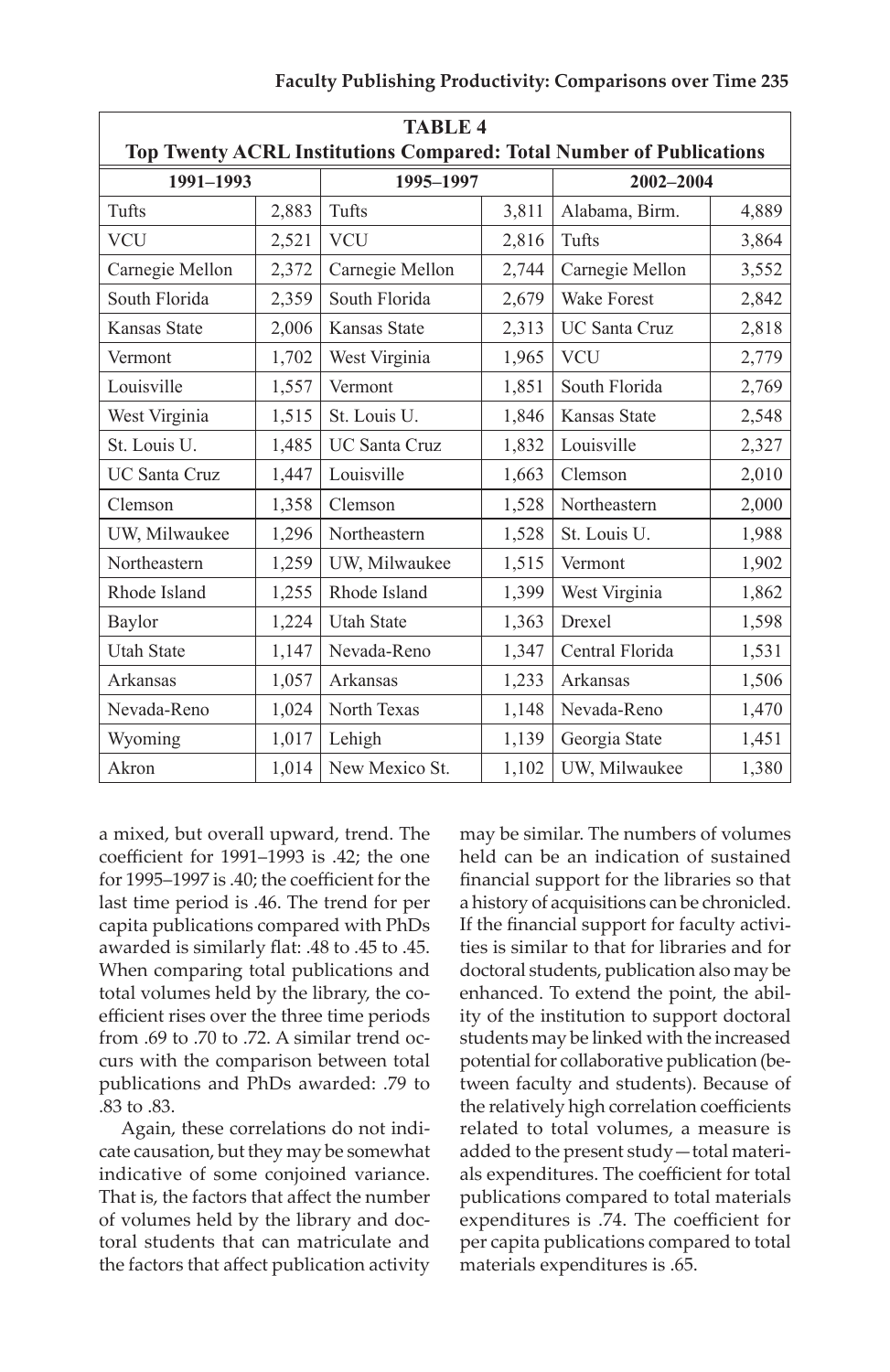### **Findings: ACRL Institutions**

 In the study of 1995–1997 data, Budd stat- ed that: "ACRLinstitutions are included in the present study in order to gain insight into whether the trends that are evident among ARL institutions occur in other universities."7 The institutions included in that investigation are not as extensively engaged in research as are the ARL mem- bers. As is the case with the ARL popula- tion, the ACRL institutional data can be examined over time. The mean for total publications per university in 1991–1993 was 874.0; for 1995–1997, the mean was 1,074.9. For the 2002–2004 period, the mean is 1,158.8 (the range is 122 to 4,889). The top twenty institutions by total pub-lications are presented in table 4.

 The trend for per capita publications is a bit less clear. The mean for the first time  period was 1.59; the mean for the second time period was 1.78. In each of those studies Tufts University had the highest per capita mean, with 9.55 and 12.33. Tufts's total publications are in line with the past, but the reported number of faculty is higher at this time than in the past. The source of faculty sizes is the 2003 edition of  *Academic Trends & Statistics*, published by ACRL.8 If the previous high per capita figures for Tufts are controlled for, the means for the previous sets of years come down a bit, to be almost flat across all three time periods. The top twenty universities for the three time periods by mean per capita publications are presented in table 5.

 Once again, these data allow for the potheses, again stated as null, are very testing of two hypotheses. The two hysimilar to those used with the ARL data:

| <b>TABLE 5</b><br><b>Top Twenty ACRL Institutions Compared: Per Capita Publications</b> |      |                      |       |                      |      |
|-----------------------------------------------------------------------------------------|------|----------------------|-------|----------------------|------|
| 1991-1993                                                                               |      | 1995-1997            |       | 2002-2004            |      |
| Tufts                                                                                   | 9.55 | Tufts                | 12.33 | Alabama, Birm.       | 6.39 |
| Carnegie Mellon                                                                         | 4.30 | Carnegie Mellon      | 4.79  | Tufts                | 5.02 |
| Clarkson                                                                                | 3.83 | <b>UC Santa Cruz</b> | 4.51  | <b>UC Santa Cruz</b> | 4.99 |
| <b>UC Santa Cruz</b>                                                                    | 3.37 | Clarkson             | 3.96  | Carnegie Mellon      | 4.06 |
| <b>VCU</b>                                                                              | 3.16 | St. Louis U.         | 3.61  | <b>VCU</b>           | 3.33 |
| Vermont                                                                                 | 2.90 | Alaska-Fairbanks     | 3.18  | South Florida        | 3.19 |
| <b>Texas-Dallas</b>                                                                     | 2.48 | Lehigh               | 2.85  | Idaho                | 2.63 |
| Lehigh                                                                                  | 2.32 | Nevada-Reno          | 2.72  | Louisville           | 2.63 |
| Kansas State                                                                            | 2.31 | Vermont              | 2.52  | <b>Wake Forest</b>   | 2.47 |
| Baylor                                                                                  | 2.08 | Drexel               | 2.37  | Northeastern         | 2.41 |
| <b>Utah State</b>                                                                       | 2.02 | Rhode Island         | 2.22  | Lehigh               | 2.39 |
| Nevada-Reno                                                                             | 2.00 | Montana State        | 2.12  | Vermont              | 2.39 |
| Rhode Island                                                                            | 1.91 | CO School Mines      | 2.10  | West Virginia        | 2.63 |
| CO School Mines                                                                         | 1.85 | Northeastern         | 2.05  | <b>Kansas State</b>  | 2.21 |
| Idaho                                                                                   | 1.83 | Texas-Dallas         | 1.95  | Central Florida      | 2.16 |
| <b>Drexel</b>                                                                           | 1.79 | <b>Kansas State</b>  | 1.92  | Nevada-Reno          | 2.16 |
| Missouri-Rolla                                                                          | 1.77 | <b>Utah State</b>    | 1.90  | <b>Utah State</b>    | 2.00 |
| St. Louis U.                                                                            | 1.77 | <b>VCU</b>           | 1.88  | Georgia State        | 1.98 |
| Wyoming                                                                                 | 1.70 | UW, Milwaukee        | 1.84  | Wyoming              | 1.98 |
| Clark                                                                                   | 1.69 | SUNY-Bing.           | 1.81  | Clemson              | 1.96 |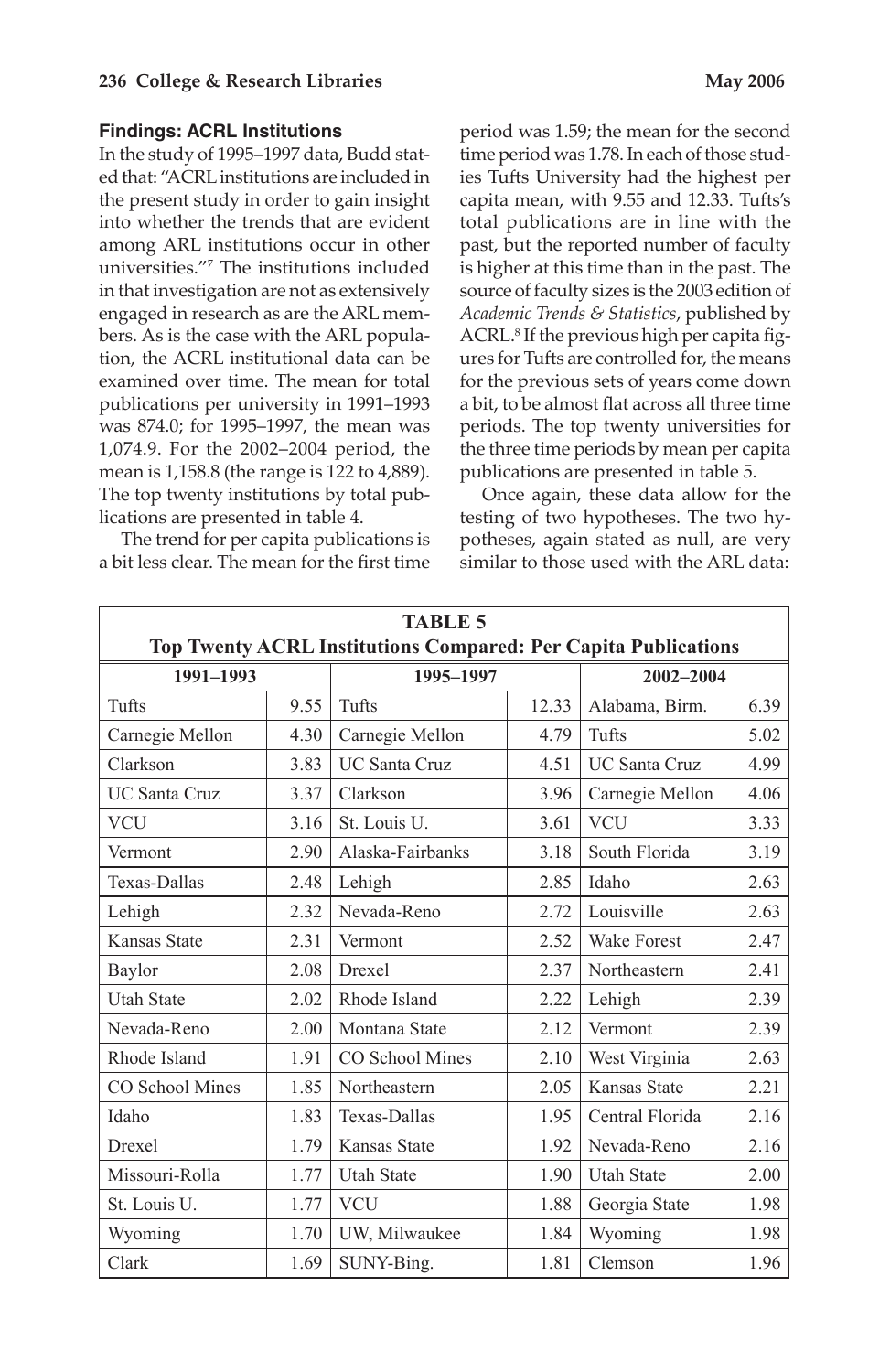cant difference between the mean numbers of publications per institu-H<sub>1</sub> There is no statistically signifition for the two time periods.

 cant difference between the mean H<sub>2</sub> There is no statistically signifiper capita numbers of publications for the two time periods.

Also once again, the type I error level is set at 0.05.

 The paired t-test is employed as the termine if there are statistically significant differences between means. As is the case with the ARL data, there are no statistical- ly significant differences between the two null hypotheses cannot be rejected. There is some increase in the mean total publicameans to test the hypotheses and to desets of means. This means that the two tions, but, as noted above, the mean per capita publication rates are flat.

 Rank-order correlations do demon- tion coefficients for the three time periods strate some changes in the relationships of publication activity and some library and institutional measures. The correlaare presented in table 6.

 The correlations for mean total publica- not moved a great deal over the years. publications and PhDs awarded have ris- en over time: .42 to .44 to .51. The changes in the relationships between mean per capita publications and the two measures tions and total volumes in libraries have However, the correlations for mean total are more pronounced. Comparison with

 strong correlations. The coefficient for mean total publications and expenditures is .65, and the coefficient for mean per capita publications and expenditures is .59. The indication is that the factors contributing to materials expenditures total volumes in libraries moved from .05 to .00 to .19. The changes with regard to PhDs awarded are even clearer, from .11 to .12 to .52. As is also the case with the ARL universities, comparisons with total materials expenditures reveal relatively also may be contributing to publication activities.

# **Discussion**

 Although the form of journal literature has been altered somewhat (traditional print journals also are available online through a number of sources), faculty at universities continue to publish in moderated, but increases in total pub- lications are still evident. The tripartite mission of universities—teaching, service, and research—continues to contain an emphasis on the third part. Given the tensive research institutions, but on others is needed. This infrastructure includes laboratories, equipment, and information services and access. The research and level of institutional support that extends above, that relate to libraries' materials substantial numbers. The increases have magnitude of the activity, not only on exas well, a well-supported infrastructure publishing activities of faculty rely on a to all elements of the process of inquiry. The correlation coefficients, reported

| <b>TABLE 6</b><br>Rank-Order Correlations (ACRL Institutions): Comparisons over Time |     |     |     |  |  |  |
|--------------------------------------------------------------------------------------|-----|-----|-----|--|--|--|
| 1995-1997<br>1991-1993<br>$2002 - 2004$                                              |     |     |     |  |  |  |
| Total publications by volumes in library                                             | .28 | .36 | .34 |  |  |  |
| Per capita publications by volumes in library                                        | .05 | .00 | .19 |  |  |  |
| Total publications by PhDs awarded                                                   | .42 | .44 | .51 |  |  |  |
| Per capita publications by PhDs awarded                                              | -11 | .12 | .52 |  |  |  |
| Total publications by materials expenditure                                          |     |     | .65 |  |  |  |
| Per capita publications by materials expenditure                                     |     |     | -59 |  |  |  |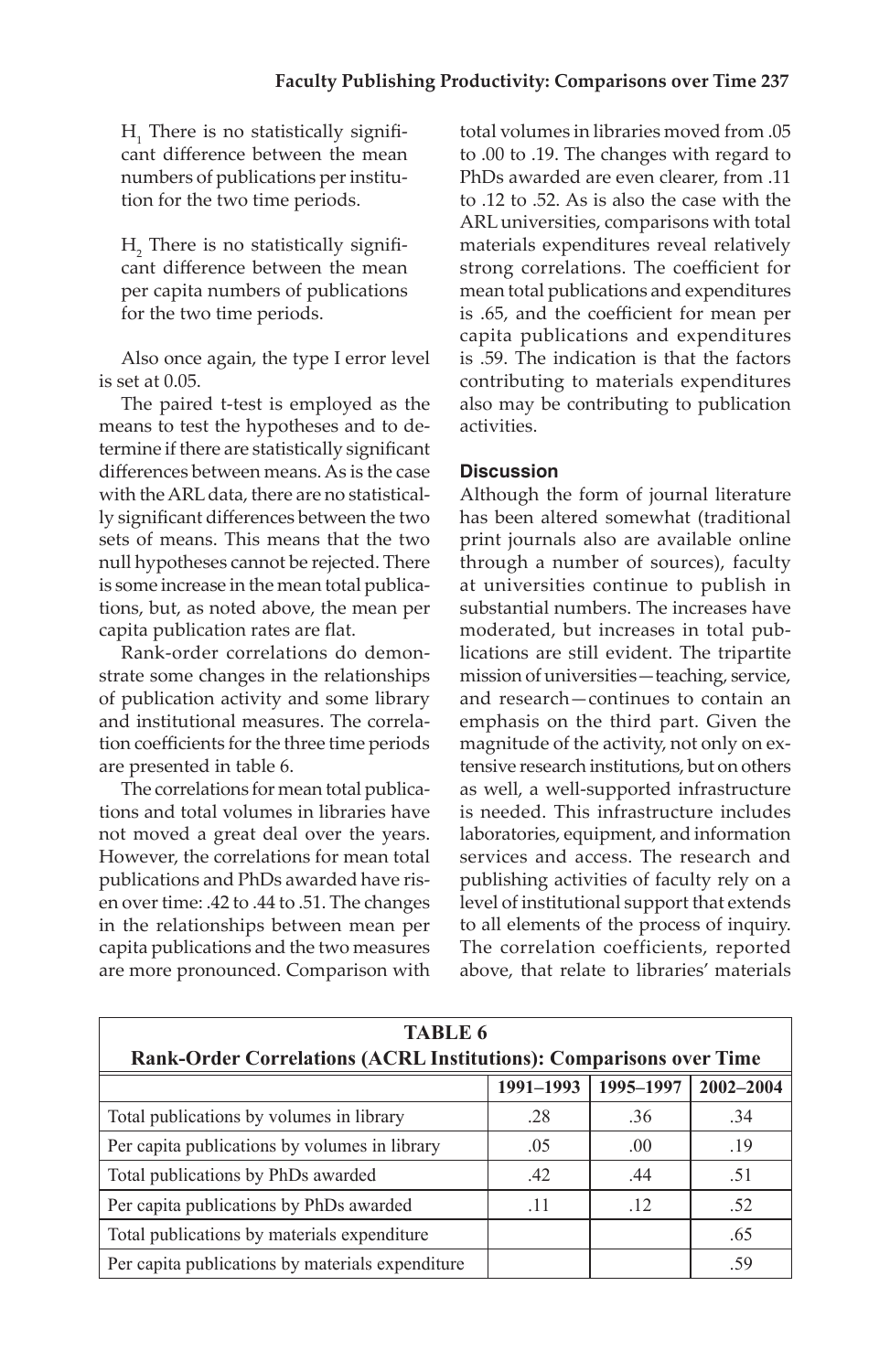expenditures indicate a connection be- the institutions and the productivity of the faculty. This financial support may financing of publication in the coming years, the past trends may not be an formed. If, as Richard C. Atkinson has tween the financial support provided by be complex at this time. If there are largescale alterations in the mode, media, and adequate indicator of future activity. An explosion of Open Access journals could have an impact, for example, but only if the peer-review processes also are transargued, the purpose is greater accessibility to research results and scholarship,<sup>9</sup> the findings presented here may not look

 The comparison presented here may be particularly important in light of some changes in higher education in recent years. Pressures and motivation shifts should be pointed out. Although tenure and promotion criteria do not Center for Education Statistics (NCES), proportion of the total, rose from 32.3 Other indicators should also be noted; institutions with tenure fell from 53.5 percent in 1997–1998 to 48.7 percent in  $2001-2002$ <sup>11</sup> Further, according to the IPEDS, the percentage of full-time faculty not on the tenure track increased from 21.9 percent in 1995 to 28.1 percent in 2001.12 By 2003, the percentage of full-time faculty at public doctoral universities was foreign at some future date. to conduct research and to publish may not have diminished recently, but some seem to have altered appreciably, some other dynamics related to have shifted. For example, according to the National the percentage of part-time faculty, as a percent in 1995 to 44.5 percent in 2001.10 the percentage of all faculty at four-year 30.3 percent.13 To take a single institution as one more example, the percentage of "nonregular" (non-tenure-track) faculty

 increased from 17.5 percent in 1997 to the proportion of faculty on the tenure track is concomitant with publishing 6,455 (a 6.2% difference). If this difference also holds for the ACRL institutions, their at the University of Missouri-Columbia 23.5 percent in 2002.<sup>14</sup> Extrapolation from these figures is a matter of speculation, but if we do assume that the reduction in activity, the institutional average for the ARL members might jump from 6,078 to mean might shift from 1,159 to 1,231.

 The aforementioned trends may not be tenure track, it might be assumed that the total number of publications produced by a university would not increase over time. ing patterns begs for examination. For in- stance, if the trends in faculty demograph- published. Such trends might have an titles. That outcome could be a simple tenure-track to non-tenure-track faculty is uneven across disciplines, the intellectual be affected. In short, both supply (the watch all of these interrelated phenomena closely so that libraries are not in a merely surprising to anyone who has followed higher education activities over the past several years, but they do have relevance to this study. If a smaller proportion of an institution's faculty is tenured or on the Given the downturn in the percentage of a university's faculty being tenured or on the tenure track, curiosity about publishics continue, there could eventually be a downturn in the total numbers of articles impact on the futures of specific journal one compared to others. If the shift from and research bases of entire fields could numbers of kinds of publications being produced) and demand (the faculty who are active researchers and users of published research) could be altered in ways that affect the purposes of the university library. It is essential that our profession reactive stance.

#### **Notes**

<sup>1.</sup> Robert G. Green, Melissa H. Bellin, and Frank R. Baskind, "Results of the Doctoral Faculty Publication Project: Journal Article Productivity and Its Correlates in the 1990s," *Journal of Social Work Education* 38 (Winter 2002): 135–52.